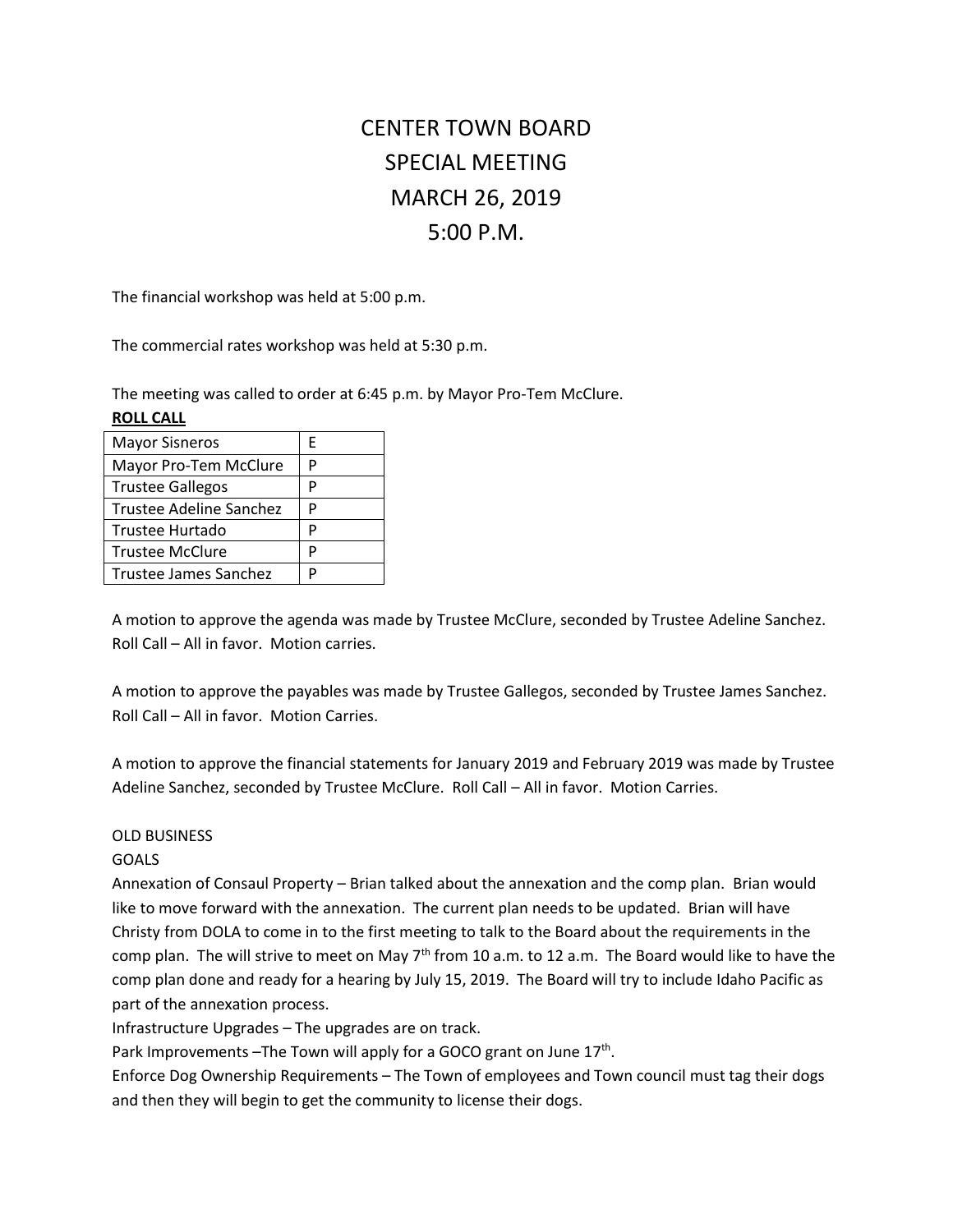Eliminate Blight around Town – The Board asked about the limbs that had fallen during the last snow storm, it is the homeowner's responsibility to have them removed. This includes everything from the street to the home.

PARK GATE – Trustee Hurtado did find some gates for \$500 to \$800. Trustee Hurtado said that he will print out the cost of the gates.

DCI – CHALLENGE STUDIO – Brian talked about the Challenge Studio and what he would like for the vision of the Town. There are a lot of factions and entities that will be involved. This is a working project.

DOLA HEARING – WATER METERS – Brian and Dave talked about the presentation to the DOLA panel the need for water meters and the grant for which the Town applied. Brian and Dave are very optimistic about the result of the grant.

BASEBALL FIELDS – There is money in the CTF account if the Town does not get the grant from Saguache that they can utilize. Trustee McClure said that they need someone to watch the progress of the work done on the baseball fields. A motion to approve the bid from RMMP in the amount of \$13, 916 with Dave, Brian and Trustee Hurtado inspecting the progress and the Town Board will do a final inspection prior to the final payment being made was made by Trustee McClure, seconded by Trustee Hurtado. Roll call – All in favor. Motion Carries.

CML CONFERENCE – Rose will sign up Trustee Gallegos and Trustee Hurtado.

COLLECTIONS FINAL APPROVAL – A motion to approve Integral Collections for use for collections was made by Trustee Gallegos, seconded by Trustee McClure. Roll Call – All in favor. Motion carries.

IGA'S – SANITATION – There is some verbiage that needs to change. Brian will make the changes and present it to George Welsh and the Sanitation Board.

IGA – SCHOOL – There is a meeting on April  $3<sup>rd</sup>$ . The Town will work with the school on the responsibilities of the community park. Brian will also bring up the use of the school for our youth.

VETERANS WALL – Brian wanted to inform the Town Board that he is going to get firm with Mr. Glass for timelines on finishing the wall.

## NEW BUSINESS

BOWERS BORING – ELECTRICAL UPGRADE- The Boring for the electrical upgrade will be done in 2 days and it will be 600 ft. of boring. A motion to approve Bowers Boring to Bore at the cost of \$11,400 was made by Trustee Hurtado, seconded by Trustee Gallegos. Roll Call – All in favor. Motion Carries.